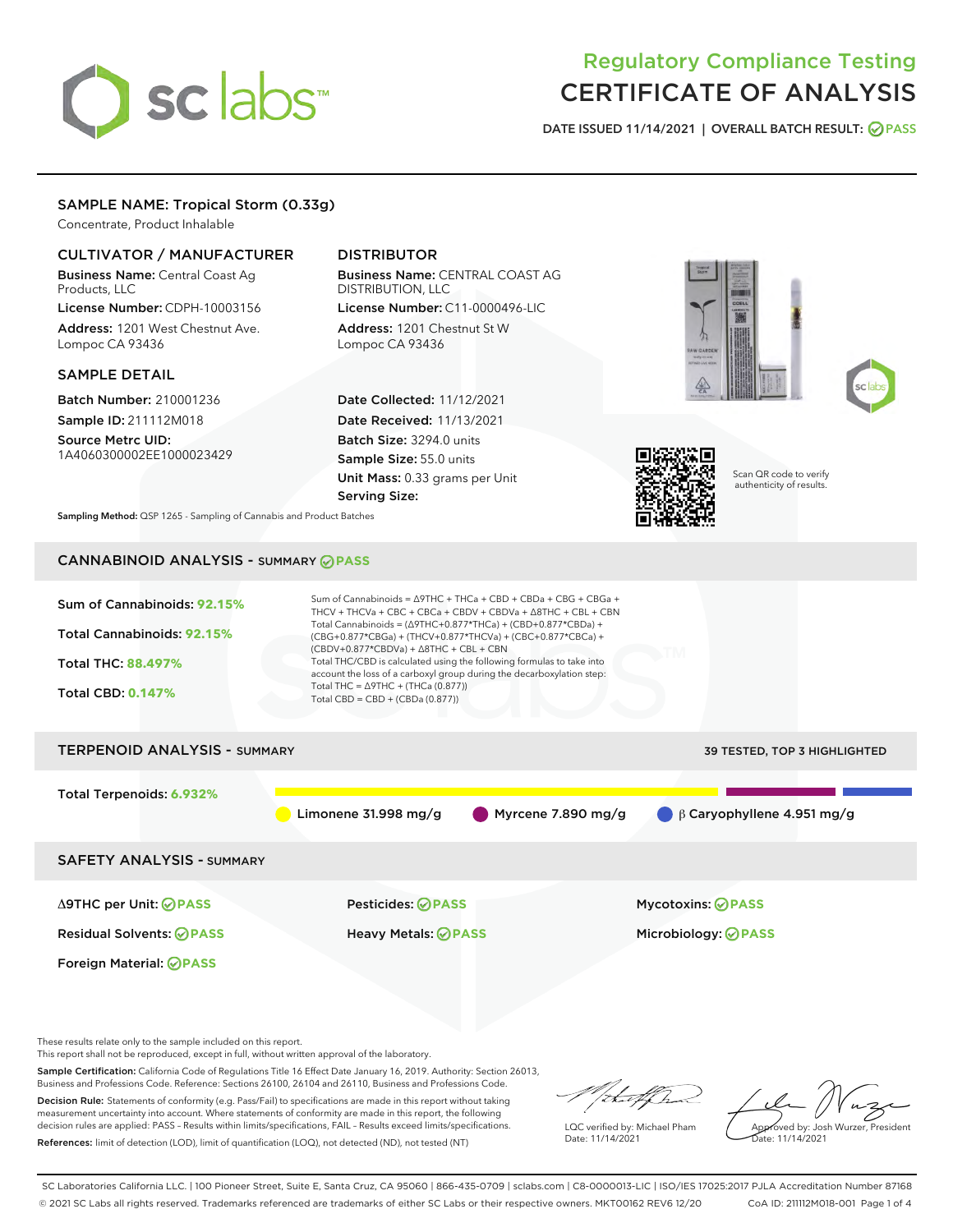



TROPICAL STORM (0.33G) | DATE ISSUED 11/14/2021 | OVERALL BATCH RESULT: **@** PASS

#### CANNABINOID TEST RESULTS - 11/13/2021 2 PASS

Tested by high-performance liquid chromatography with diode-array detection (HPLC-DAD). **Method:** QSP 1157 - Analysis of Cannabinoids by HPLC-DAD

#### TOTAL CANNABINOIDS: **92.15%**

Total Cannabinoids (Total THC) + (Total CBD) + (Total CBG) + (Total THCV) + (Total CBC) + (Total CBDV) + ∆8THC + CBL + CBN

TOTAL THC: **88.497%** Total THC (∆9THC+0.877\*THCa)

TOTAL CBD: **0.147%**

Total CBD (CBD+0.877\*CBDa)

TOTAL CBG: 2.555% Total CBG (CBG+0.877\*CBGa)

TOTAL THCV: 0.78% Total THCV (THCV+0.877\*THCVa)

TOTAL CBC: ND Total CBC (CBC+0.877\*CBCa)

TOTAL CBDV: ND Total CBDV (CBDV+0.877\*CBDVa)

| <b>COMPOUND</b>            | LOD/LOQ<br>(mg/g) | <b>MEASUREMENT</b><br><b>UNCERTAINTY</b><br>(mg/g) | <b>RESULT</b><br>(mg/g) | <b>RESULT</b><br>(%) |
|----------------------------|-------------------|----------------------------------------------------|-------------------------|----------------------|
| <b>A9THC</b>               | 0.06 / 0.26       | ±30.443                                            | 884.97                  | 88.497               |
| <b>CBG</b>                 | 0.06/0.19         | ±1.007                                             | 25.55                   | 2.555                |
| <b>THCV</b>                | 0.1 / 0.2         | ±0.39                                              | 7.8                     | 0.78                 |
| <b>CBN</b>                 | 0.1/0.3           | ±0.11                                              | 1.7                     | 0.17                 |
| <b>CBD</b>                 | 0.07/0.29         | ±0.068                                             | 1.47                    | 0.147                |
| $\triangle$ 8THC           | 0.1/0.4           | N/A                                                | <b>ND</b>               | <b>ND</b>            |
| <b>THCa</b>                | 0.05/0.14         | N/A                                                | <b>ND</b>               | <b>ND</b>            |
| <b>THCVa</b>               | 0.07/0.20         | N/A                                                | <b>ND</b>               | <b>ND</b>            |
| <b>CBDa</b>                | 0.02/0.19         | N/A                                                | <b>ND</b>               | <b>ND</b>            |
| <b>CBDV</b>                | 0.04/0.15         | N/A                                                | <b>ND</b>               | <b>ND</b>            |
| <b>CBDVa</b>               | 0.03/0.53         | N/A                                                | <b>ND</b>               | <b>ND</b>            |
| <b>CBGa</b>                | 0.1/0.2           | N/A                                                | <b>ND</b>               | <b>ND</b>            |
| <b>CBL</b>                 | 0.06 / 0.24       | N/A                                                | <b>ND</b>               | <b>ND</b>            |
| <b>CBC</b>                 | 0.2 / 0.5         | N/A                                                | <b>ND</b>               | <b>ND</b>            |
| <b>CBCa</b>                | 0.07 / 0.28       | N/A                                                | <b>ND</b>               | <b>ND</b>            |
| <b>SUM OF CANNABINOIDS</b> |                   |                                                    | 921.5 mg/g              | 92.15%               |

#### **UNIT MASS: 0.33 grams per Unit**

| ∆9THC per Unit                         | 1120 per-package limit | 292.04 mg/unit | <b>PASS</b> |
|----------------------------------------|------------------------|----------------|-------------|
| <b>Total THC per Unit</b>              |                        | 292.04 mg/unit |             |
| <b>CBD</b> per Unit                    |                        | $0.49$ mg/unit |             |
| <b>Total CBD per Unit</b>              |                        | $0.49$ mg/unit |             |
| <b>Sum of Cannabinoids</b><br>per Unit |                        | 304.1 mg/unit  |             |
| <b>Total Cannabinoids</b><br>per Unit  |                        | 304.2 mg/unit  |             |

| <b>COMPOUND</b>         | LOD/LOQ<br>(mg/g) | ៶៰៴៲៶៲៲៲៲<br><b>UNCERTAINTY</b><br>(mg/g) | <b>RESULT</b><br>(mg/g)                         | <b>RESULT</b><br>$(\%)$ |
|-------------------------|-------------------|-------------------------------------------|-------------------------------------------------|-------------------------|
| Limonene                | 0.005 / 0.016     | ±0.4576                                   | 31.998                                          | 3.1998                  |
| Myrcene                 | 0.008 / 0.025     | ±0.1018                                   | 7.890                                           | 0.7890                  |
| $\beta$ Caryophyllene   | 0.004 / 0.012     | ±0.1763                                   | 4.951                                           | 0.4951                  |
| $\beta$ Pinene          | 0.004 / 0.014     | ±0.0547                                   | 4.757                                           | 0.4757                  |
| $\alpha$ Pinene         | 0.005 / 0.017     | ±0.0366                                   | 4.260                                           | 0.4260                  |
| Ocimene                 | 0.011 / 0.038     | ±0.1112                                   | 3.463                                           | 0.3463                  |
| Linalool                | 0.009 / 0.032     | ±0.1294                                   | 3.405                                           | 0.3405                  |
| Terpinolene             | 0.008 / 0.026     | ±0.0625                                   | 3.049                                           | 0.3049                  |
| Fenchol                 | 0.010 / 0.034     | ±0.0491                                   | 1.270                                           | 0.1270                  |
| $\alpha$ Humulene       | 0.009 / 0.029     | ±0.0363                                   | 1.132                                           | 0.1132                  |
| <b>Terpineol</b>        | 0.016 / 0.055     | ±0.0668                                   | 1.088                                           | 0.1088                  |
| Camphene                | 0.005 / 0.015     | ±0.0066                                   | 0.578                                           | 0.0578                  |
| trans-ß-Farnesene       | 0.008 / 0.025     | ±0.0122                                   | 0.343                                           | 0.0343                  |
| $\alpha$ Phellandrene   | 0.006 / 0.020     | ±0.0025                                   | 0.181                                           | 0.0181                  |
| Fenchone                | 0.009 / 0.028     | ±0.0050                                   | 0.173                                           | 0.0173                  |
| <b>Borneol</b>          | 0.005 / 0.016     | ±0.0072                                   | 0.171                                           | 0.0171                  |
| 3 Carene                | 0.005 / 0.018     | ±0.0019                                   | 0.137                                           | 0.0137                  |
| $\alpha$ Terpinene      | 0.005 / 0.017     | ±0.0018                                   | 0.120                                           | 0.0120                  |
| $\gamma$ Terpinene      | 0.006 / 0.018     | ±0.0013                                   | 0.077                                           | 0.0077                  |
| Nerolidol               | 0.009 / 0.028     | ±0.0040                                   | 0.064                                           | 0.0064                  |
| Guaiol                  | 0.009 / 0.030     | ±0.0028                                   | 0.059                                           | 0.0059                  |
| $\alpha$ Bisabolol      | 0.008 / 0.026     | ±0.0024                                   | 0.045                                           | 0.0045                  |
| p-Cymene                | 0.005 / 0.016     | ±0.0007                                   | 0.027                                           | 0.0027                  |
| Sabinene Hydrate        | 0.006 / 0.022     | ±0.0009                                   | 0.023                                           | 0.0023                  |
| Eucalyptol              | 0.006 / 0.018     | ±0.0006                                   | 0.022                                           | 0.0022                  |
| Citronellol             | 0.003 / 0.010     | ±0.0008                                   | 0.016                                           | 0.0016                  |
| Nerol                   | 0.003 / 0.011     | ±0.0005                                   | 0.012                                           | 0.0012                  |
| Geraniol                | 0.002 / 0.007     | ±0.0004                                   | 0.009                                           | 0.0009                  |
| Sabinene                | 0.004 / 0.014     | N/A                                       | <loq< th=""><th><loq< th=""></loq<></th></loq<> | <loq< th=""></loq<>     |
| Caryophyllene<br>Oxide  | 0.010 / 0.033     | N/A                                       | <loq< th=""><th><loq< th=""></loq<></th></loq<> | <loq< th=""></loq<>     |
| (-)-Isopulegol          | 0.005 / 0.016     | N/A                                       | ND                                              | <b>ND</b>               |
| Camphor                 | 0.006 / 0.019     | N/A                                       | ND                                              | ND                      |
| Isoborneol              | 0.004 / 0.012     | N/A                                       | <b>ND</b>                                       | ND                      |
| Menthol                 | 0.008 / 0.025     | N/A                                       | ND                                              | ND                      |
| R-(+)-Pulegone          | 0.003 / 0.011     | N/A                                       | ND                                              | <b>ND</b>               |
| <b>Geranyl Acetate</b>  | 0.004 / 0.014     | N/A                                       | <b>ND</b>                                       | ND                      |
| $\alpha$ Cedrene        | 0.005 / 0.016     | N/A                                       | ND                                              | ND                      |
| Valencene               | 0.009 / 0.030     | N/A                                       | ND                                              | ND                      |
| Cedrol                  | 0.008 / 0.027     | N/A                                       | <b>ND</b>                                       | ND                      |
| <b>TOTAL TERPENOIDS</b> |                   |                                           | 69.320 mg/g                                     | 6.932%                  |

SC Laboratories California LLC. | 100 Pioneer Street, Suite E, Santa Cruz, CA 95060 | 866-435-0709 | sclabs.com | C8-0000013-LIC | ISO/IES 17025:2017 PJLA Accreditation Number 87168 © 2021 SC Labs all rights reserved. Trademarks referenced are trademarks of either SC Labs or their respective owners. MKT00162 REV6 12/20 CoA ID: 211112M018-001 Page 2 of 4

# TERPENOID TEST RESULTS - 11/14/2021

Terpene analysis utilizing gas chromatography-flame ionization detection (GC-FID). **Method:** QSP 1192 - Analysis of Terpenoids by GC-FID

MEACUREMENT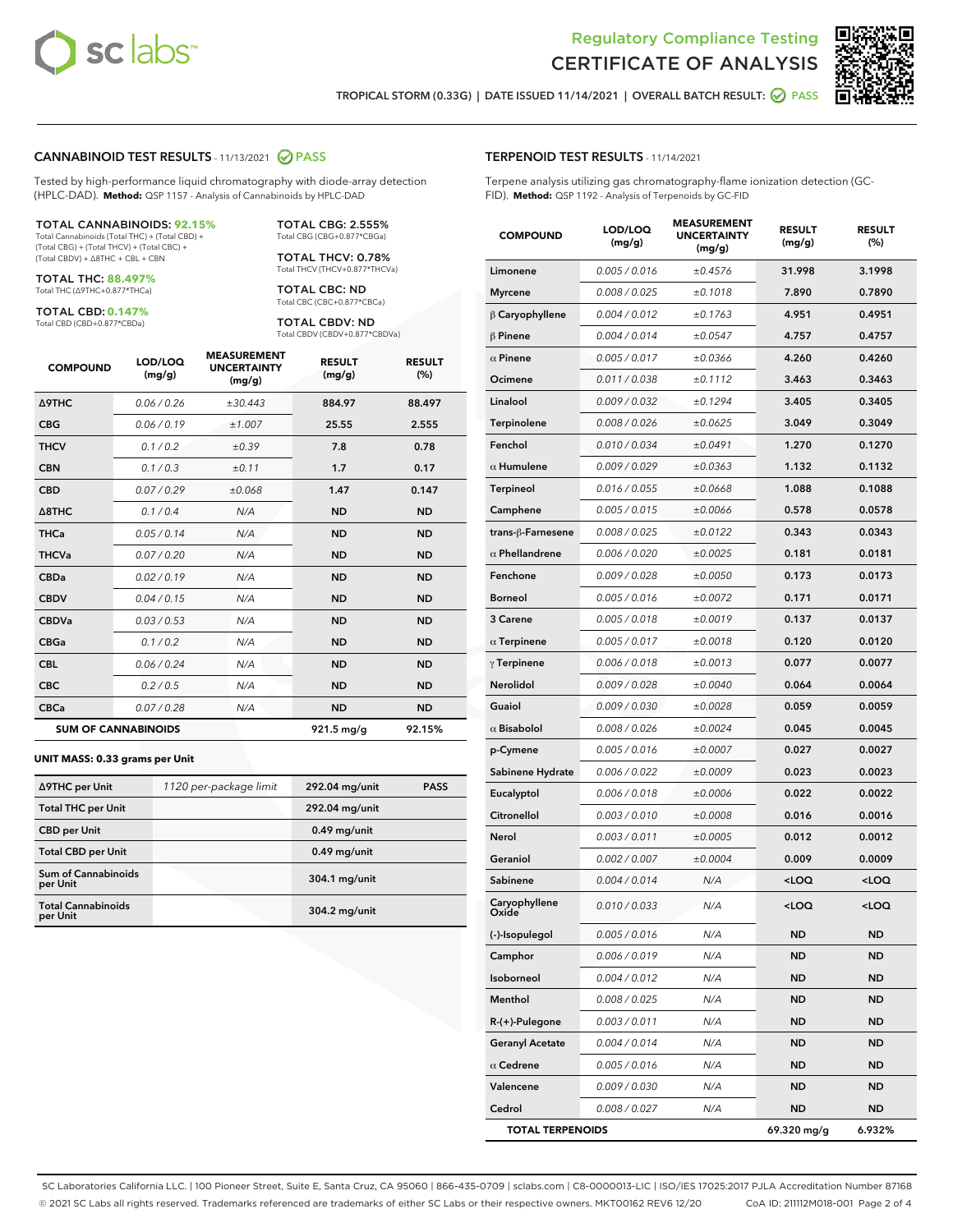



TROPICAL STORM (0.33G) | DATE ISSUED 11/14/2021 | OVERALL BATCH RESULT: @ PASS

# CATEGORY 1 PESTICIDE TEST RESULTS - 11/14/2021 2 PASS

Pesticide and plant growth regulator analysis utilizing high-performance liquid chromatography-mass spectrometry (HPLC-MS) or gas chromatography-mass spectrometry (GC-MS). \*GC-MS utilized where indicated. **Method:** QSP 1212 - Analysis of Pesticides and Mycotoxins by LC-MS or QSP 1213 - Analysis of Pesticides by GC-MS

| <b>COMPOUND</b>             | LOD/LOQ<br>$(\mu g/g)$ | <b>ACTION</b><br><b>LIMIT</b><br>$(\mu g/g)$ | <b>MEASUREMENT</b><br><b>UNCERTAINTY</b><br>$(\mu g/g)$ | <b>RESULT</b><br>$(\mu g/g)$ | <b>RESULT</b> |
|-----------------------------|------------------------|----------------------------------------------|---------------------------------------------------------|------------------------------|---------------|
| Aldicarb                    | 0.03 / 0.08            | $\geq$ LOD                                   | N/A                                                     | <b>ND</b>                    | <b>PASS</b>   |
| Carbofuran                  | 0.02/0.05              | $\ge$ LOD                                    | N/A                                                     | <b>ND</b>                    | <b>PASS</b>   |
| Chlordane*                  | 0.03 / 0.08            | $\ge$ LOD                                    | N/A                                                     | <b>ND</b>                    | <b>PASS</b>   |
| Chlorfenapyr*               | 0.03/0.10              | $\ge$ LOD                                    | N/A                                                     | <b>ND</b>                    | <b>PASS</b>   |
| Chlorpyrifos                | 0.02 / 0.06            | $\ge$ LOD                                    | N/A                                                     | <b>ND</b>                    | <b>PASS</b>   |
| Coumaphos                   | 0.02 / 0.07            | $\ge$ LOD                                    | N/A                                                     | <b>ND</b>                    | <b>PASS</b>   |
| Daminozide                  | 0.02 / 0.07            | $\ge$ LOD                                    | N/A                                                     | <b>ND</b>                    | <b>PASS</b>   |
| <b>DDVP</b><br>(Dichlorvos) | 0.03/0.09              | $\ge$ LOD                                    | N/A                                                     | <b>ND</b>                    | <b>PASS</b>   |
| Dimethoate                  | 0.03 / 0.08            | $\ge$ LOD                                    | N/A                                                     | <b>ND</b>                    | <b>PASS</b>   |
| Ethoprop(hos)               | 0.03/0.10              | $\ge$ LOD                                    | N/A                                                     | <b>ND</b>                    | <b>PASS</b>   |
| Etofenprox                  | 0.02/0.06              | $\ge$ LOD                                    | N/A                                                     | <b>ND</b>                    | <b>PASS</b>   |
| Fenoxycarb                  | 0.03/0.08              | $\ge$ LOD                                    | N/A                                                     | <b>ND</b>                    | <b>PASS</b>   |
| Fipronil                    | 0.03/0.08              | $\ge$ LOD                                    | N/A                                                     | <b>ND</b>                    | <b>PASS</b>   |
| Imazalil                    | 0.02 / 0.06            | $\ge$ LOD                                    | N/A                                                     | <b>ND</b>                    | <b>PASS</b>   |
| <b>Methiocarb</b>           | 0.02 / 0.07            | $\ge$ LOD                                    | N/A                                                     | <b>ND</b>                    | <b>PASS</b>   |
| Methyl<br>parathion         | 0.03/0.10              | $\ge$ LOD                                    | N/A                                                     | <b>ND</b>                    | <b>PASS</b>   |
| <b>Mevinphos</b>            | 0.03/0.09              | $\ge$ LOD                                    | N/A                                                     | <b>ND</b>                    | <b>PASS</b>   |
| Paclobutrazol               | 0.02 / 0.05            | $\ge$ LOD                                    | N/A                                                     | <b>ND</b>                    | <b>PASS</b>   |
| Propoxur                    | 0.03/0.09              | $\ge$ LOD                                    | N/A                                                     | <b>ND</b>                    | <b>PASS</b>   |
| Spiroxamine                 | 0.03 / 0.08            | $\ge$ LOD                                    | N/A                                                     | <b>ND</b>                    | <b>PASS</b>   |
| <b>Thiacloprid</b>          | 0.03/0.10              | $\ge$ LOD                                    | N/A                                                     | <b>ND</b>                    | <b>PASS</b>   |
|                             |                        |                                              |                                                         |                              |               |

# CATEGORY 2 PESTICIDE TEST RESULTS - 11/14/2021 @ PASS

| <b>COMPOUND</b>          | LOD/LOQ<br>$(\mu g/g)$ | <b>ACTION</b><br>LIMIT<br>$(\mu g/g)$ | <b>MEASUREMENT</b><br><b>UNCERTAINTY</b><br>$(\mu g/g)$ | <b>RESULT</b><br>$(\mu g/g)$ | <b>RESULT</b> |
|--------------------------|------------------------|---------------------------------------|---------------------------------------------------------|------------------------------|---------------|
| Abamectin                | 0.03/0.10              | 0.1                                   | N/A                                                     | <b>ND</b>                    | <b>PASS</b>   |
| Acephate                 | 0.02/0.07              | 0.1                                   | N/A                                                     | <b>ND</b>                    | <b>PASS</b>   |
| Acequinocyl              | 0.02/0.07              | 0.1                                   | N/A                                                     | <b>ND</b>                    | <b>PASS</b>   |
| Acetamiprid              | 0.02 / 0.05            | 0.1                                   | N/A                                                     | <b>ND</b>                    | <b>PASS</b>   |
| Azoxystrobin             | 0.02/0.07              | 0.1                                   | N/A                                                     | <b>ND</b>                    | <b>PASS</b>   |
| <b>Bifenazate</b>        | 0.01/0.04              | 0.1                                   | N/A                                                     | <b>ND</b>                    | <b>PASS</b>   |
| <b>Bifenthrin</b>        | 0.02 / 0.05            | 3                                     | N/A                                                     | <b>ND</b>                    | <b>PASS</b>   |
| <b>Boscalid</b>          | 0.03/0.09              | 0.1                                   | N/A                                                     | <b>ND</b>                    | <b>PASS</b>   |
| Captan                   | 0.19/0.57              | 0.7                                   | N/A                                                     | <b>ND</b>                    | <b>PASS</b>   |
| Carbaryl                 | 0.02/0.06              | 0.5                                   | N/A                                                     | <b>ND</b>                    | <b>PASS</b>   |
| Chlorantranilip-<br>role | 0.04/0.12              | 10                                    | N/A                                                     | <b>ND</b>                    | <b>PASS</b>   |
| Clofentezine             | 0.03/0.09              | 0.1                                   | N/A                                                     | <b>ND</b>                    | <b>PASS</b>   |

| <b>COMPOUND</b>               | LOD/LOQ<br>(µg/g) | <b>ACTION</b><br><b>LIMIT</b><br>(µg/g) | <b>MEASUREMENT</b><br><b>UNCERTAINTY</b><br>$(\mu g/g)$ | <b>RESULT</b><br>(µg/g) | <b>RESULT</b> |
|-------------------------------|-------------------|-----------------------------------------|---------------------------------------------------------|-------------------------|---------------|
| Cyfluthrin                    | 0.12 / 0.38       | $\overline{c}$                          | N/A                                                     | <b>ND</b>               | <b>PASS</b>   |
| Cypermethrin                  | 0.11/0.32         | $\mathcal{I}$                           | N/A                                                     | ND                      | PASS          |
| <b>Diazinon</b>               | 0.02 / 0.05       | 0.1                                     | N/A                                                     | <b>ND</b>               | <b>PASS</b>   |
| Dimethomorph                  | 0.03 / 0.09       | 2                                       | N/A                                                     | <b>ND</b>               | <b>PASS</b>   |
| Etoxazole                     | 0.02 / 0.06       | 0.1                                     | N/A                                                     | <b>ND</b>               | <b>PASS</b>   |
| Fenhexamid                    | 0.03 / 0.09       | 0.1                                     | N/A                                                     | ND                      | <b>PASS</b>   |
| Fenpyroximate                 | 0.02 / 0.06       | 0.1                                     | N/A                                                     | <b>ND</b>               | <b>PASS</b>   |
| Flonicamid                    | 0.03 / 0.10       | 0.1                                     | N/A                                                     | <b>ND</b>               | <b>PASS</b>   |
| Fludioxonil                   | 0.03/0.10         | 0.1                                     | N/A                                                     | <b>ND</b>               | <b>PASS</b>   |
| Hexythiazox                   | 0.02 / 0.07       | 0.1                                     | N/A                                                     | <b>ND</b>               | <b>PASS</b>   |
| Imidacloprid                  | 0.04 / 0.11       | 5                                       | N/A                                                     | <b>ND</b>               | <b>PASS</b>   |
| Kresoxim-methyl               | 0.02 / 0.07       | 0.1                                     | N/A                                                     | <b>ND</b>               | <b>PASS</b>   |
| <b>Malathion</b>              | 0.03 / 0.09       | 0.5                                     | N/A                                                     | <b>ND</b>               | <b>PASS</b>   |
| Metalaxyl                     | 0.02 / 0.07       | $\overline{c}$                          | N/A                                                     | <b>ND</b>               | <b>PASS</b>   |
| Methomyl                      | 0.03 / 0.10       | 1                                       | N/A                                                     | ND                      | <b>PASS</b>   |
| Myclobutanil                  | 0.03 / 0.09       | 0.1                                     | N/A                                                     | <b>ND</b>               | <b>PASS</b>   |
| Naled                         | 0.02 / 0.07       | 0.1                                     | N/A                                                     | <b>ND</b>               | <b>PASS</b>   |
| Oxamyl                        | 0.04 / 0.11       | 0.5                                     | N/A                                                     | <b>ND</b>               | <b>PASS</b>   |
| Pentachloronitro-<br>benzene* | 0.03 / 0.09       | 0.1                                     | N/A                                                     | <b>ND</b>               | <b>PASS</b>   |
| Permethrin                    | 0.04 / 0.12       | 0.5                                     | N/A                                                     | <b>ND</b>               | <b>PASS</b>   |
| Phosmet                       | 0.03 / 0.10       | 0.1                                     | N/A                                                     | <b>ND</b>               | <b>PASS</b>   |
| Piperonylbu-<br>toxide        | 0.02 / 0.07       | 3                                       | N/A                                                     | <b>ND</b>               | <b>PASS</b>   |
| Prallethrin                   | 0.03 / 0.08       | 0.1                                     | N/A                                                     | ND                      | <b>PASS</b>   |
| Propiconazole                 | 0.02 / 0.07       | 0.1                                     | N/A                                                     | <b>ND</b>               | <b>PASS</b>   |
| Pyrethrins                    | 0.04 / 0.12       | 0.5                                     | N/A                                                     | <b>ND</b>               | <b>PASS</b>   |
| Pyridaben                     | 0.02 / 0.07       | 0.1                                     | N/A                                                     | ND                      | <b>PASS</b>   |
| Spinetoram                    | 0.02 / 0.07       | 0.1                                     | N/A                                                     | <b>ND</b>               | <b>PASS</b>   |
| Spinosad                      | 0.02 / 0.07       | 0.1                                     | N/A                                                     | ND                      | <b>PASS</b>   |
| Spiromesifen                  | 0.02 / 0.05       | 0.1                                     | N/A                                                     | ND                      | <b>PASS</b>   |
| Spirotetramat                 | 0.02 / 0.06       | 0.1                                     | N/A                                                     | <b>ND</b>               | <b>PASS</b>   |
| Tebuconazole                  | 0.02 / 0.07       | 0.1                                     | N/A                                                     | <b>ND</b>               | <b>PASS</b>   |
| Thiamethoxam                  | 0.03 / 0.10       | 5                                       | N/A                                                     | ND                      | <b>PASS</b>   |
| Trifloxystrobin               | 0.03 / 0.08       | 0.1                                     | N/A                                                     | ND                      | <b>PASS</b>   |

SC Laboratories California LLC. | 100 Pioneer Street, Suite E, Santa Cruz, CA 95060 | 866-435-0709 | sclabs.com | C8-0000013-LIC | ISO/IES 17025:2017 PJLA Accreditation Number 87168 © 2021 SC Labs all rights reserved. Trademarks referenced are trademarks of either SC Labs or their respective owners. MKT00162 REV6 12/20 CoA ID: 211112M018-001 Page 3 of 4